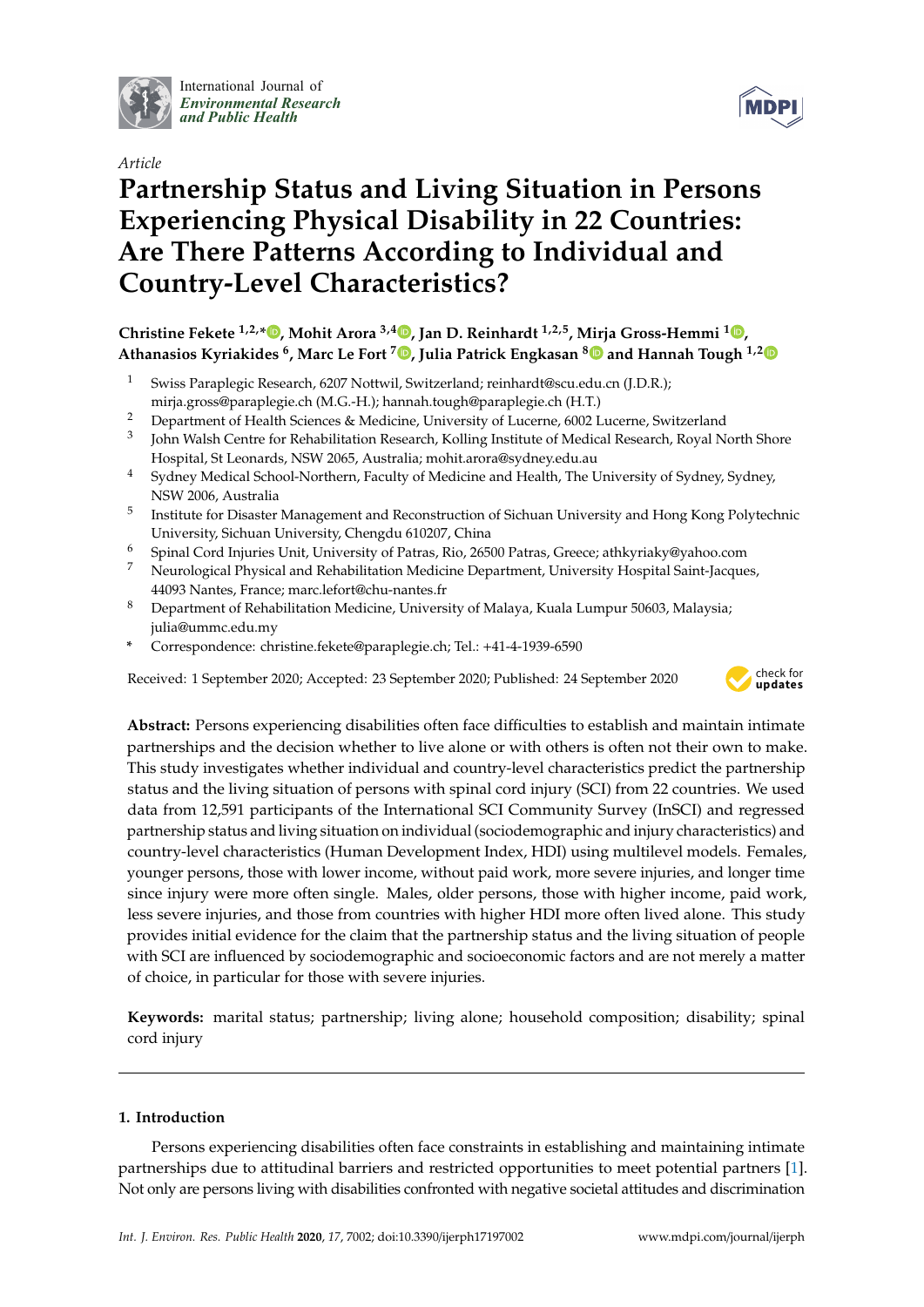that limit their opportunities to enter and form lasting partnerships, but they may also hold internalized stigmatizing beliefs, such as feelings of inferiority and beliefs of not deserving intimacy, sexuality, and love [\[2–](#page-9-1)[5\]](#page-9-2). Persons living with disabilities are less likely to be married or have an intimate partnership than persons without a disabling condition [\[1,](#page-9-0)[6](#page-9-3)[–10\]](#page-9-4), and if they marry, they are at increased risk of separation and divorce [\[1](#page-9-0)[,11](#page-9-5)[–14\]](#page-9-6). People with an early onset of a disabling condition, cognitive impairment, mobility limitations, unemployment, and lower levels of education seem particularly disadvantaged in finding a partner [\[1,](#page-9-0)[6\]](#page-9-3).

Besides restricted opportunities in forming partnerships, disability may also affect people's living situation, since the choice where and with whom to live is often not self-determined but limited by socioeconomic and health-related resources or the lack of stability in a relationship [\[8\]](#page-9-7). Furthermore, restrictions in people's freedom of choice can lead to both being unable to live independently in a one-person household or being excluded from living with others. For example, not finding roommates that wish to share an apartment or the lack of a partnership or parenthood [\[1](#page-9-0)[,6–](#page-9-3)[8](#page-9-7)[,15\]](#page-10-0) may lead to the involuntary outcome of living alone. A recent study from Sweden documented that individuals experiencing disabilities are as twice as likely to live alone and to report longer periods of living alone than people without disabilities [\[9\]](#page-9-8). Conversely, difficulties in living alone in an independent household may be related to limited functional capacity, unavailability of informal support, and lack of adapted housing or assistive devices. This may lead to the situation that people have to live with family caregivers or in institutions such as sheltered accommodation. Investigations into the living situation of people with disabling conditions need to take into account broader societal conditions, as customs related to the living situation vary regionally; for example, living alone is generally less common in Asian as compared to European countries [\[16\]](#page-10-1). Moreover, the availability of formal and informal care outside the family might be limited in some settings leading to the necessity for persons experiencing disabilities to live with family who can provide informal care [\[17](#page-10-2)[,18\]](#page-10-3).

In the present study, we examine the above outlined issues for people with spinal cord injury (SCI). SCI is a physical impairment resulting from a traumatic or non-traumatic injury to the spinal cord that affects motor, sensory, and autonomic functions at and below the neurological level of injury. SCI often markedly impacts on people's health and functioning in daily life [\[19\]](#page-10-4) and can be viewed as a model for physical disability of different kinds. Previous studies in persons with SCI have mainly focused on factors that influence separation or divorce [\[12](#page-9-9)[–14\]](#page-9-6) and not on the more general question about factors predicting marital or partnership status. Results from empirical research on the living situation of people with SCI are currently unavailable. Apart from contributing to closing these gaps, our study can draw on data from persons with SCI that have been collected in 22 countries using the same questionnaire. It thus provides the unique opportunity to study the influence of country-level characteristics on partnerships and living situation in addition to individual factors. Specifically, this study aimed to investigate associations of individual (sociodemographic and SCI characteristics) and country-level characteristics (Human Development Index, HDI) with the partnership status and living situation of persons with SCI from different regions of the world.

### **2. Materials and Methods**

# *2.1. Design*

The cross-sectional InSCI community survey was implemented in 22 countries from all continents between 01/2017 and 05/2019 to describe aspects of functioning, health, and well-being of persons with SCI [\[20](#page-10-5)[,21\]](#page-10-6). The networks of the International Society of Physical Rehabilitation and Medicine and the International Spinal Cord Society (ISCoS) were used to establish collaboration between countries. National representatives closely involved in SCI research or clinical practice firstly evaluated the feasibility of implementing a survey in their country and then formally joined the InSCI network at the kick-off meeting in February 2015 in Switzerland to initiate collaboration. A standardized questionnaire consisting of 125 items assessing various aspects of living with SCI was used as described in more detail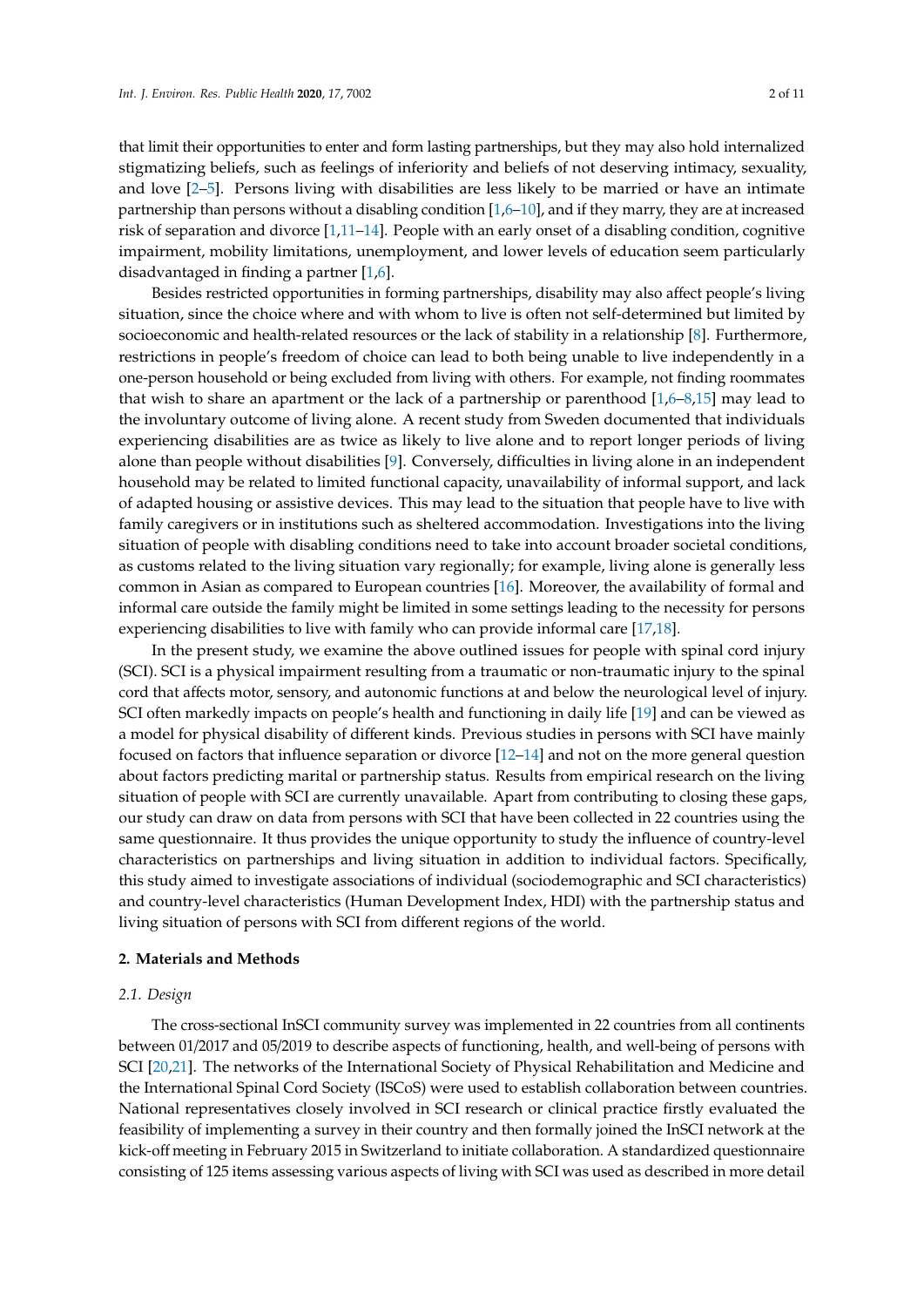elsewhere [\[22\]](#page-10-7). At least 18-year-old, community-dwelling people with traumatic or non-traumatic SCI, who were able to respond in an available questionnaire language version were eligible for participation. People with congenital etiology, neurodegenerative disorders (e.g., multiple sclerosis) or Guillain Barré syndrome were excluded [\[21\]](#page-10-6), as people with these health conditions usually follow different rehabilitation paths and disease progressions than those with acquired SCI. National Study Centers were responsible for recruitment, data collection, and the organization of resources to execute the survey. Sampling frames were defined according to local conditions, including convenience or random sampling. Random sampling based on predefined sampling frames was only possible in 8 countries that had access to hospital or patient organization databases. Due to a lack of access to such databases, 14 countries used convenience sampling methods and recruited individuals visiting health care facilities or joining patient organization events [\[23\]](#page-10-8). As indicated by a power analysis, countries were requested to recruit a minimum of 200 participants [\[21\]](#page-10-6). A total of 10 countries recruited between 200 and 300 participants as detecting potential participants was challenging because SCI is a rare condition and systematic records were missing or relevant databases were not accessible. Recruitment outcomes of the different countries are reported elsewhere in more detail [\[23\]](#page-10-8). Countries offered paper–pencil or online questionnaires and telephone or personal interviews as local circumstances permitted. Ethical approval was obtained from Institutional Review Boards or Ethical Committees in all countries and the study was conducted according to the principles of the Helsinki Declaration (EKNZ, 11042 PB\_2016-02608). Informed consent was obtained from each participant and participants could withdraw from the study at any time. Further details on recruitment and data collection procedures, response rates, and a profile of the InSCI population are provided elsewhere [\[21,](#page-10-6)[23\]](#page-10-8).

# *2.2. Measures*

#### 2.2.1. Outcomes

Partnership status was assessed with a question asking for current marital status (single; married; cohabiting or in a partnership; separated or divorced; widowed). This item was dichotomized for further analysis so that the responses married and cohabiting or in a partnership were categorized as 'having a partner' and other responses as 'being single'. The living situation was assessed with a question asking whether participants lived alone or not. The 413 persons who indicated living in an institution (e.g., nursing home, home for the elderly) were excluded from analysis on the living situation.

#### 2.2.2. Predictors

#### Individual Characteristics

Sociodemographic characteristics considered here included gender, age at survey in years, education, household income, and employment status. Education was assessed in line with the International Standard Classification of Education (ISCED), summing up total years of formal education, including school and vocational training [\[24\]](#page-10-9), and potential vocational retraining after SCI. Net-equivalent household income in the countries' currency was calculated by including information on disposable household income, weighted by household composition (number of adults and children) according to criteria of the Organisation for Economic Co-operation and Development [\[25\]](#page-10-10). In order to create comparable categories taking into account country differences in educational and economic systems, we built country-based distributional quartiles for education and income to group persons within countries into four categories ranging from low to high education or income. These country-based quartiles were then converted into a variable for the total sample, whereby all people in the lowest, second lowest, second highest, and highest country-specific quartile were combined. Employment status was assessed with a multiple-choice question about the current employment situation: people who indicated working for wages or salary with an employer (also if currently on sick leave for more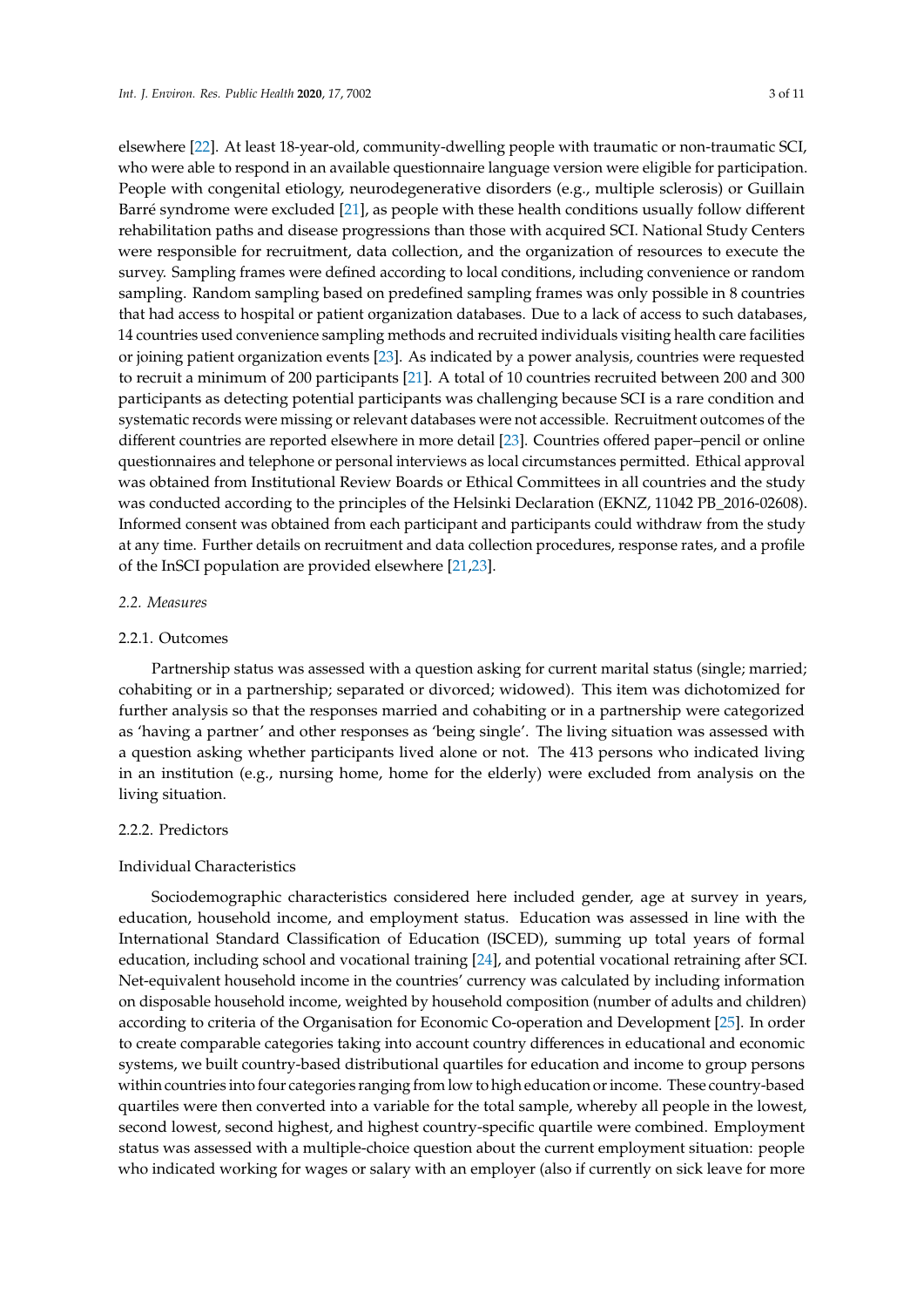than three months) or being self-employed were coded as having paid work, and persons who did not cross either of those categories were coded as having no paid work.

SCI characteristics included information on level of injury (paraplegia vs. tetraplegia), completeness of injury (complete vs. incomplete), etiology (traumatic vs. non-traumatic), and time since injury in years. We created a four-categorical variable for injury severity, combining the information on lesion type and completeness (paraplegia incomplete, paraplegia complete, tetraplegia incomplete, tetraplegia complete).

#### Country-Level Characteristics

Country-level characteristics were assessed with the HDI, which is a statistical composite index of country achievements in key dimensions of human development available for all 22 InSCI countries. The HDI takes into account the national life expectancy at birth, education (mean of years of schooling for adults aged over 25 years and expected years of schooling for children of school entering age), and income (gross national income per capita by purchase power parity in USD) [\[26\]](#page-10-11). Countries were classified based on HDI rank in the first year of data collection (2017), published on the webpage of the United Nations Development Program (hdr.undp.org/en/data). We created a variable indicating the rank within all InSCI countries according to the HDI, with higher ranks indicating higher HDI. Of note, the HDI score ranges from 1–21 and not from 1–22 as one could assume based on the number of InSCI countries, as Indonesia and South Africa have identical HDI scores and were thus placed on the same rank. The final ranking is as follows:  $1 = \text{Norway}, 2 = \text{Switzerland}, 3 = \text{Germany}, 4 = \text{Australia},$  $5 =$  Netherlands,  $6 =$  United States,  $7 =$  Japan,  $8 =$  South Korea,  $9 =$  Spain,  $10 =$  France,  $11 =$  Italy,  $12 =$  Greece,  $13 =$  Poland,  $14 =$  Lithuania,  $15 =$  Romania,  $16 =$  Malaysia,  $17 =$  Thailand,  $18 =$  Brazil,  $19 =$ China,  $20 =$ Indonesia and South Africa,  $21 =$ Morocco. Based on this ranking, we additionally created distribution-based quartiles for descriptive analysis.

#### *2.3. Statistical Analysis*

Analyses were conducted using STATA version 16.0 for Windows (Publisher: College Station, TX, USA). First, descriptive analysis of distributions of variables of interest were given for the overall sample. Second, univariable and multivariable models were run to predict the outcome of being single and living alone, respectively. In multivariable models, all individual (sociodemographic and SCI characteristics) and country-level characteristics (HDI rank) were included simultaneously. We used multilevel logistic regression with random intercept for country to account for unobserved heterogeneity due to clustering of data within countries [\[27\]](#page-10-12). We report odds ratios (OR) with 95% CI and *p*-values from likelihood ratio tests. Important to note, analysis on the living situation were restricted to the subsample of people who were single, because over 97% of people who were in a partnership also lived with others.

Sensitivity analysis was performed in order to assess whether missing values would impact on study results. Therefore, missing values were imputed by multiple imputation (MI), assuming that missing values were not related to values of other observed variables (missing at random). We used MI by chained equations (MICE) to impute different types of variables, including categorical, ordinal, and continuous variables [\[28\]](#page-10-13). Differences between complete case analyses and analyses based on MI data indicated negligible differences between the two strategies (results not shown). Results shown are based on complete case analyses.

#### **3. Results**

A description of the study sample can be found in Table [1.](#page-4-0) Forty one percent of the sampled population was single and 19% lived alone, with only two percent being in a partnership and living alone at the same time. Roughly, three-quarters were male, mean age was around 51 years (minimum age 18; maximum age 96), and around one-third of people had paid work. Incomplete paraplegia was the most common injury severity (35%), and complete tetraplegia was the least frequent (10%).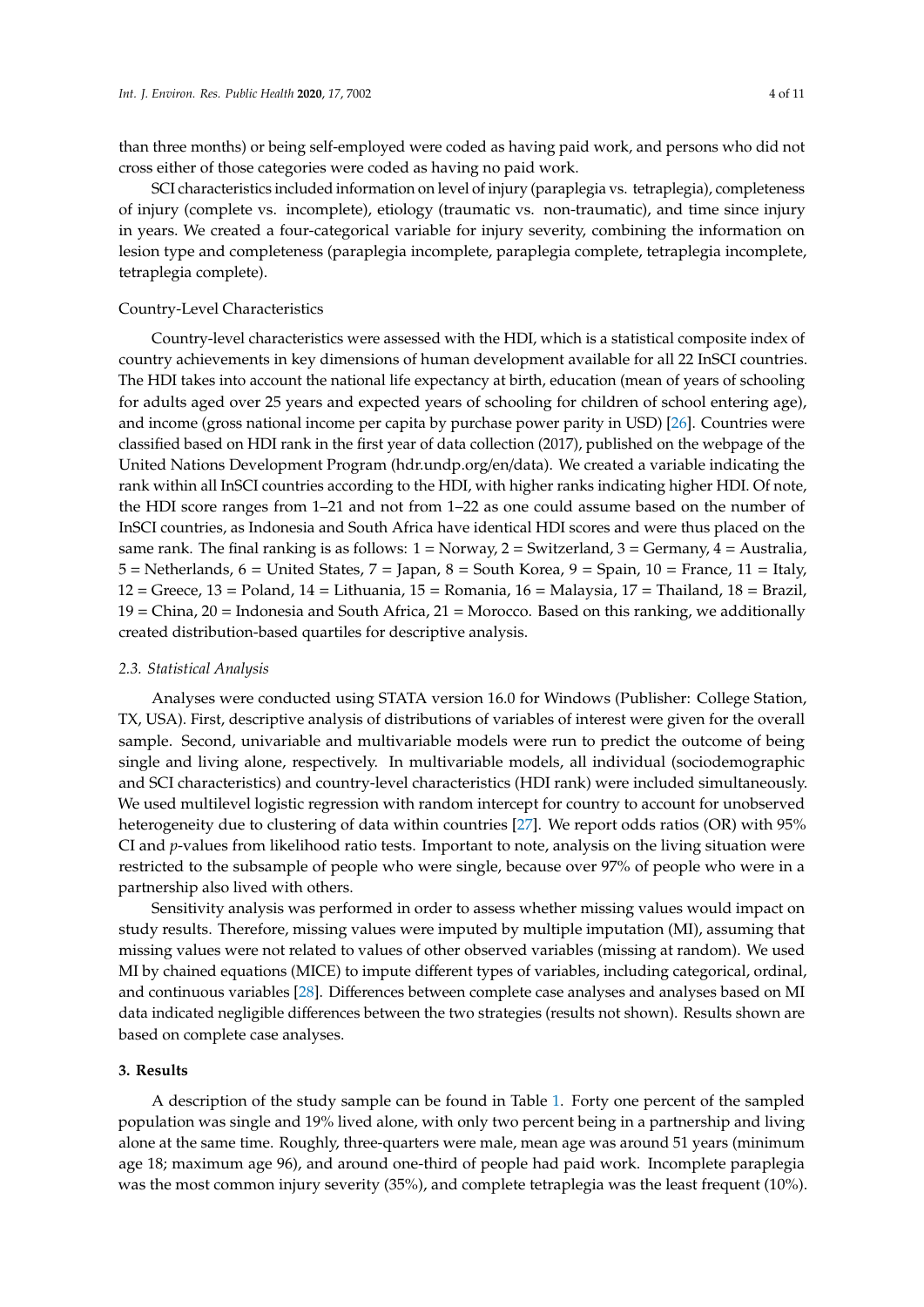Four out of five persons sustained a traumatic SCI, and one third of the sample had been living with SCI for less than five years. Mean time since injury was around 13 years and people reported on average 12 years of education. The number of study participants was higher in countries with higher HDI, with 44% being in the highest HDI quartile and 21% in the lowest.

<span id="page-4-0"></span>**Table 1.** Basic characteristics of the 12,591 International Spinal Cord Injury (InSCI) community survey participants.

|                                                                     | Total                      |
|---------------------------------------------------------------------|----------------------------|
| <b>Categorical Variables (% Missing Values in Total Population)</b> | $N$ (%)                    |
| Partnership status (0.7)                                            |                            |
| Single                                                              | 5119 (41.0)                |
| Having a partner                                                    | 7380 (59.0)                |
| Living situation $(1.6)$                                            |                            |
| Living alone                                                        | 2351 (19.0)                |
| Living with others                                                  | 9630 (77.7)                |
| Living in an institution                                            | 413(3.3)                   |
| Gender $(0.3)$                                                      |                            |
| Female                                                              | 3393 (27.0)                |
| Male                                                                | 9165 (73.0)                |
| Age at time of survey in years $(0.6)$                              |                            |
| $16 - 30$ years                                                     | 1323 (10.6)                |
| $31-45$ years                                                       | 3193 (25.5)                |
| 46-60 years                                                         | 4325 (34.6)                |
| 61 years or older                                                   | 3672 (29.4)                |
| Employment status (0)                                               |                            |
| Paid work                                                           | 3880 (30.8)                |
| No paid work                                                        | 8711 (69.2)                |
| Injury severity $(4.3)$                                             |                            |
| Incomplete paraplegia                                               | 4155 (34.5)                |
| Complete paraplegia                                                 | 3381 (28.1)                |
| Incomplete tetraplegia                                              | 3284 (27.3)                |
| Complete tetraplegia                                                | 1225 (10.2)                |
| Etiology $(1.6)$                                                    |                            |
| Traumatic                                                           | 9990 (80.6)                |
| Non-traumatic                                                       | 2399 (19.4)                |
| Time since injury in years $(2.7)$                                  |                            |
| $0-5$ years                                                         | 4209 (34.4)                |
| $6-15$ years                                                        | 4153 (33.9)                |
| $16 - 25$ years                                                     | 2006 (16.4)                |
| 26 years or more                                                    | 1880 (15.4)                |
| Human development index $a(0)$                                      |                            |
| Lowest quartile                                                     | 2661 (21.1)                |
| 2nd lowest quartile                                                 | 2109 (16.8)                |
| 2nd highest quartile                                                | 2225 (17.7)                |
| Highest quartile                                                    | 5596 (44.4)                |
| Continuous variables                                                | Mean (SD); median (IQR)    |
| Age in years (0.6)                                                  | $51.3(15.3)$ ; $52(40-63)$ |
| Time since injury in years (2.7)                                    | $13.1(11.9)$ ; 9 (4-19)    |
| Education in years (6.1)                                            | 12.2 (5.2); 12 (9-15)      |

Abbreviations: IQR: Inter-quartile range; SCI: Spinal cord injury; SD: Standard deviation. <sup>a</sup> Countries in the lowest quartile: Brazil, China, Indonesia, Morocco, South Africa and Thailand; 2nd lowest quartile: Greece, Italy, Lithuania, Malaysia, Poland, Romania; 2nd highest quartile: France, Japan, South Korea, Spain, United States; highest quartile: Australia, Germany, Netherlands, Norway, Switzerland.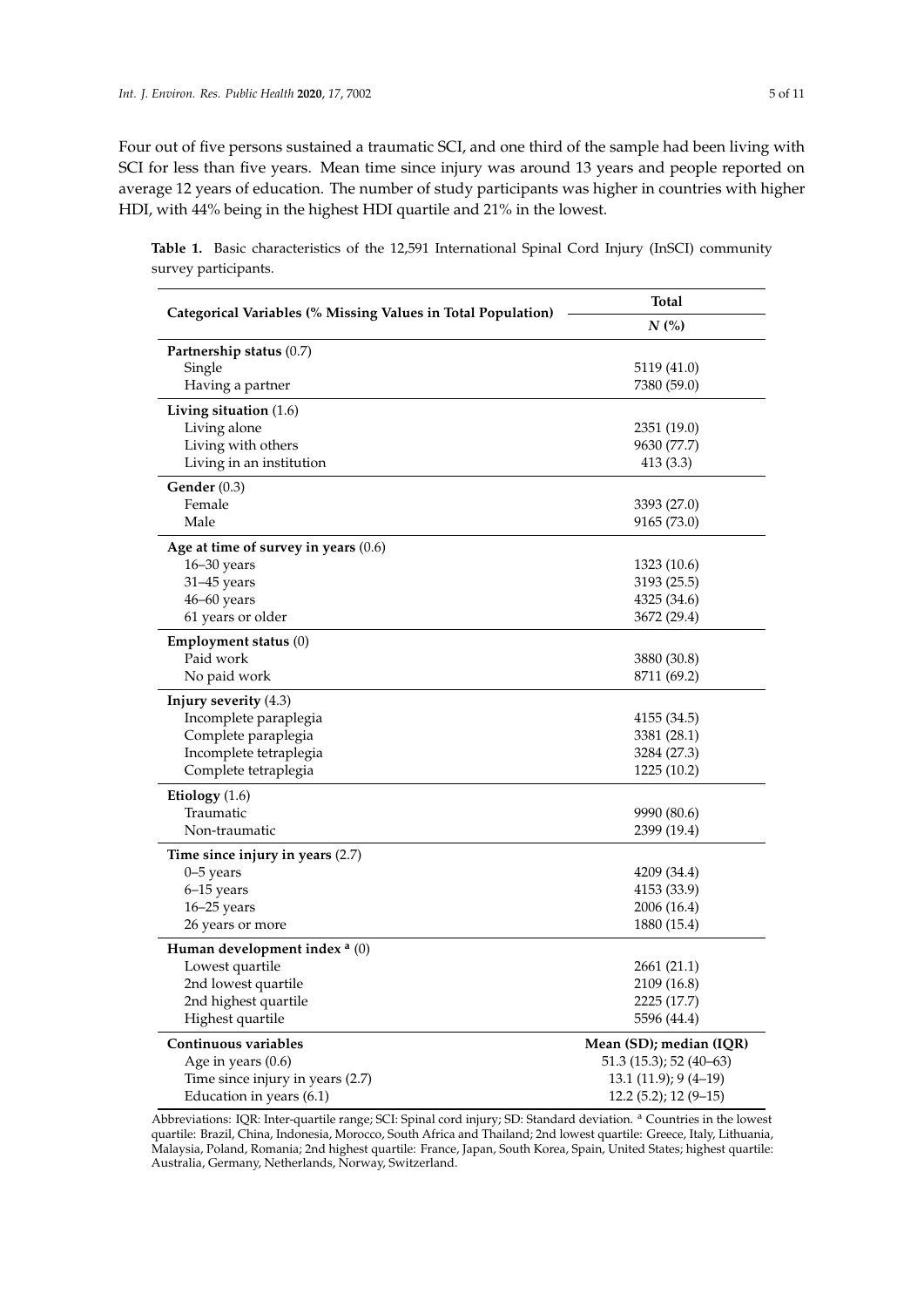## *3.1. Partnership Status*

Table [2](#page-5-0) presents the results of the unadjusted and adjusted multilevel models for the association of individual and country-level characteristics with the partnership status. Unadjusted results show that females, younger participants, people without paid work, and those with lower income were more likely to be single. In contrast, people with higher education had higher odds of being single than those with lower education. Moreover, people with more severe injuries, traumatic etiology, and longer time since injury had increased odds of being single. The HDI-rank of countries was unrelated to partnership status in our sample.

<span id="page-5-0"></span>**Table 2.** Associations of individual and country-level characteristics with partnership status: results from unadjusted and adjusted multilevel logistic regressions showing odds ratios (OR) and 95% confidence intervals (95% CI) for being single.

|                                                                  | <b>Being Single</b> |                     |
|------------------------------------------------------------------|---------------------|---------------------|
| Individual and Country-level Characteristics                     | Model 1             | Model 2             |
|                                                                  | OR (95% CI)         | OR (95% CI)         |
| Sociodemographic characteristics                                 |                     |                     |
| Gender                                                           |                     |                     |
| Male                                                             | Reference           | Reference           |
| Female                                                           | $1.21(1.11-1.31)$   | $1.16(1.05-1.28)$   |
| $p$ -value                                                       | $< 0.001$ ***       | $0.005**$           |
| Age (in years)                                                   | $0.96(0.96 - 0.96)$ | $0.95(0.94 - 0.95)$ |
| $p$ -value                                                       | $< 0.001$ ***       | $< 0.001$ ***       |
| Education (in years)                                             |                     |                     |
| Lowest quartile                                                  | Reference           | Reference           |
| 2nd lowest quartile                                              | $1.05(0.95 - 1.17)$ | $0.99(0.87 - 1.12)$ |
| 2nd highest quartile                                             | $1.04(0.93 - 1.16)$ | $0.95(0.83 - 1.08)$ |
| Highest quartile                                                 | $1.18(1.06-1.31)$   | $1.12(0.98-1.28)$   |
| $p$ -value                                                       | $0.025*$            | 0.064               |
| Net-equivalent household income                                  |                     |                     |
| Lowest quartile                                                  | Reference           | Reference           |
| 2nd lowest quartile                                              | $0.57(0.51 - 0.64)$ | $0.61(0.54 - 0.69)$ |
| 2nd highest quartile                                             | $0.52(0.47-0.64)$   | $0.55(0.48 - 0.62)$ |
| Highest quartile                                                 | $0.48(0.43 - 0.53)$ | $0.53(0.47 - 0.61)$ |
| $p$ -value                                                       | $< 0.001$ ***       | $< 0.001$ ***       |
| <b>Employment status</b>                                         |                     |                     |
| No paid work                                                     | Reference           | Reference           |
| Paid work                                                        | $0.90(0.83 - 0.98)$ | $0.68(0.61 - 0.76)$ |
| <i>p</i> -value                                                  | $0.010*$            | $< 0.001$ ***       |
| Characteristics of the spinal cord injury                        |                     |                     |
| <b>Injury severity</b>                                           |                     |                     |
| Incomplete paraplegia                                            | Reference           | Reference           |
| Complete paraplegia                                              | $1.20(1.09-1.33)$   | $1.06(0.95 - 1.19)$ |
| Incomplete tetraplegia                                           | $1.06(0.96 - 1.17)$ | $1.15(1.02 - 1.29)$ |
| Complete tetraplegia                                             | $1.87(1.63 - 2.14)$ | $1.51(1.29 - 1.78)$ |
| $p$ -value                                                       | $< 0.001$ ***       | $< 0.001$ ***       |
| Etiology                                                         |                     |                     |
| Non-traumatic                                                    | Reference           | Reference           |
| Traumatic                                                        | $1.27(1.15-1.4)$    | $0.89(0.78 - 1.01)$ |
| <i>p</i> -value                                                  | $< 0.001$ ***       | 0.066               |
| Time since injury (in years)                                     | $1.00(1.00-1.01)$   | $1.02(1.02 - 1.03)$ |
| $p$ -value                                                       | $0.008**$           | $< 0.001$ ***       |
| Country-level characteristics                                    |                     |                     |
| Human Development Index $(1-21, 1 =$ highest, $21 =$ lowest HDI) | $1.02(0.98-1.06)$   | $0.99(0.95 - 1.03)$ |
| <i>p</i> -value                                                  | 0.204               | 0.598               |

Model 1: Unadjusted. Model 2: Predictor variables entered simultaneously into the model. Final *N* for model 2 = 10,201. Analysis based on full cases. \*  $p < 0.05$ ; \*\*  $p < 0.01$ ; \*\*\*  $p < 0.001$ ;  $p$ -values from likelihood-ratio tests.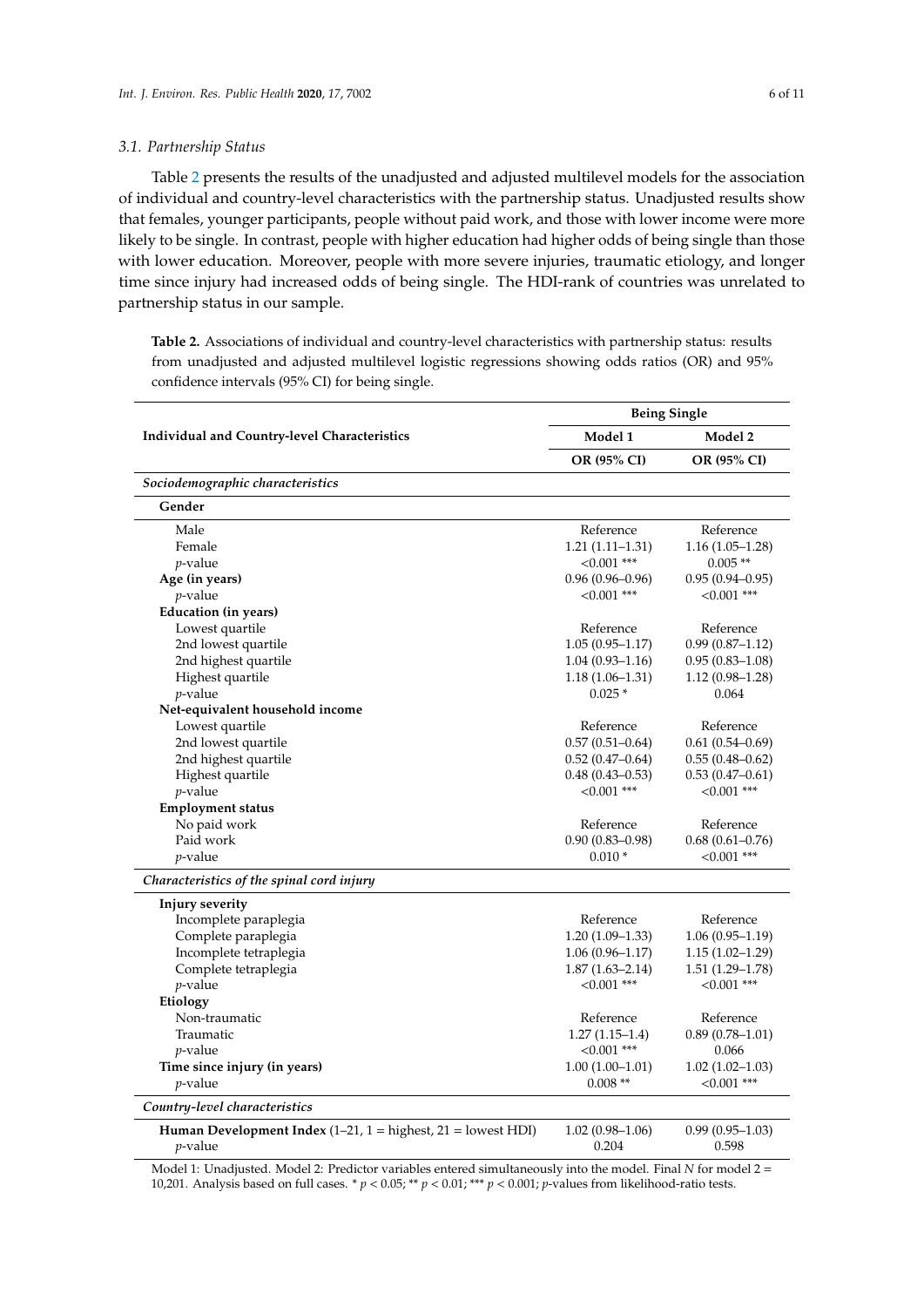Results of adjusted multilevel models largely confirm results of unadjusted models, showing that females, younger people, those with lower income, and people without paid work were more likely to be single. The same was found for people with more severe injuries as compared to those with less severe injuries (i.e., incomplete paraplegia). The odds of being single also increased with time since injury. Etiology, education, and the HDI-level of the country were not related to partnership status.

# *3.2. Living Situation*

Unadjusted and adjusted result multilevel models for the association of individual and country-level characteristics with the living situation of singles are displayed in Table [3.](#page-7-0) Univariate analysis showed that older age, higher income, lower education, less severe injury, non-traumatic etiology, and longer time since injury were associated with living alone. The odds of living alone increased gradually with higher HDI rank, indicating that people from more developed countries were more likely to live in one-person households than people from countries with lower HDI rank if they were not in a partnership.

|                                              |                                  | <b>Living Alone</b>          |  |
|----------------------------------------------|----------------------------------|------------------------------|--|
| Individual and Country-level Characteristics | Model 1                          | Model 2                      |  |
|                                              | OR (95% CI)                      | OR (95% CI)                  |  |
| Sociodemographic characteristics             |                                  |                              |  |
| Gender                                       |                                  |                              |  |
| Male                                         | Reference                        | Reference                    |  |
| Female                                       | $1.00(0.86 - 1.15)$              | $0.81(0.69 - 0.96)$          |  |
| $p$ -value                                   | 0.975                            | $0.020*$                     |  |
| Age (in years)                               | $1.04(1.04 - 1.05)$              | $1.04(1.04 - 1.05)$          |  |
| $p$ -value                                   | $< 0.001$ ***                    | $< 0.001$ ***                |  |
| <b>Education</b> (in years)                  |                                  |                              |  |
| Lowest quartile                              | Reference                        | Reference                    |  |
| 2nd lowest quartile                          | $0.91(0.76 - 1.09)$              | $0.96(0.77-1.18)$            |  |
| 2nd highest quartile                         | $0.76(0.62 - 0.92)$              | $0.83(0.66 - 1.05)$          |  |
| Highest quartile                             | $0.98(0.81 - 1.19)$              | $1.03(0.82 - 1.30)$          |  |
| $p$ -value                                   | $0.026*$                         | 0.245                        |  |
| Net-equivalent household income              |                                  |                              |  |
| Lowest quartile                              | Reference                        | Reference                    |  |
| 2nd lowest quartile                          | $0.74(0.61 - 0.89)$              | $0.76(0.61 - 0.94)$          |  |
| 2nd highest quartile                         | $1.29(1.07-1.56)$                | $1.36(1.10-1.68)$            |  |
| Highest quartile                             | $1.91(1.57 - 2.32)$              | $2.11(1.68 - 2.65)$          |  |
| $p$ -value                                   | $< 0.001$ ***                    | $< 0.001$ ***                |  |
| <b>Employment status</b>                     |                                  |                              |  |
| No paid work                                 | Reference                        | Reference                    |  |
| Paid work                                    | $0.92(0.80 - 1.06)$              | $0.92(0.77 - 1.11)$          |  |
| $p$ -value                                   | 0.268                            | 0.392                        |  |
| Characteristics of the spinal cord injury    |                                  |                              |  |
| Injury severity                              |                                  |                              |  |
| Incomplete paraplegia                        | Reference                        | Reference                    |  |
| Complete paraplegia                          | $1.12(0.95 - 1.33)$              | $1.19(0.97 - 1.46)$          |  |
| Incomplete tetraplegia                       | $0.79(0.67-0.94)$                | $0.79(0.64 - 0.98)$          |  |
| Complete tetraplegia                         | $0.63(0.51-0.79)$                | $0.75(0.58 - 0.98)$          |  |
| $p$ -value                                   | $<0.001$ ***                     | $<0.001$ ***                 |  |
| Etiology                                     |                                  |                              |  |
| Non-traumatic                                | Reference                        | Reference                    |  |
| Traumatic                                    |                                  |                              |  |
|                                              | $0.78(0.65 - 0.94)$<br>$0.008**$ | $0.93(0.73 - 1.17)$<br>0.513 |  |
| $p$ -value                                   |                                  |                              |  |
| Time since injury (in years)                 | $1.02(1.01-1.03)$                | $1.00(1.00-1.01)$            |  |
| $p$ -value                                   | $< 0.001$ ***                    | 0.285                        |  |

**Table 3.** Associations of individual and country-level characteristics with the living situation: results from unadjusted and adjusted multilevel logistic regressions showing odds ratios (OR) and 95% confidence intervals (95% CI) for living alone.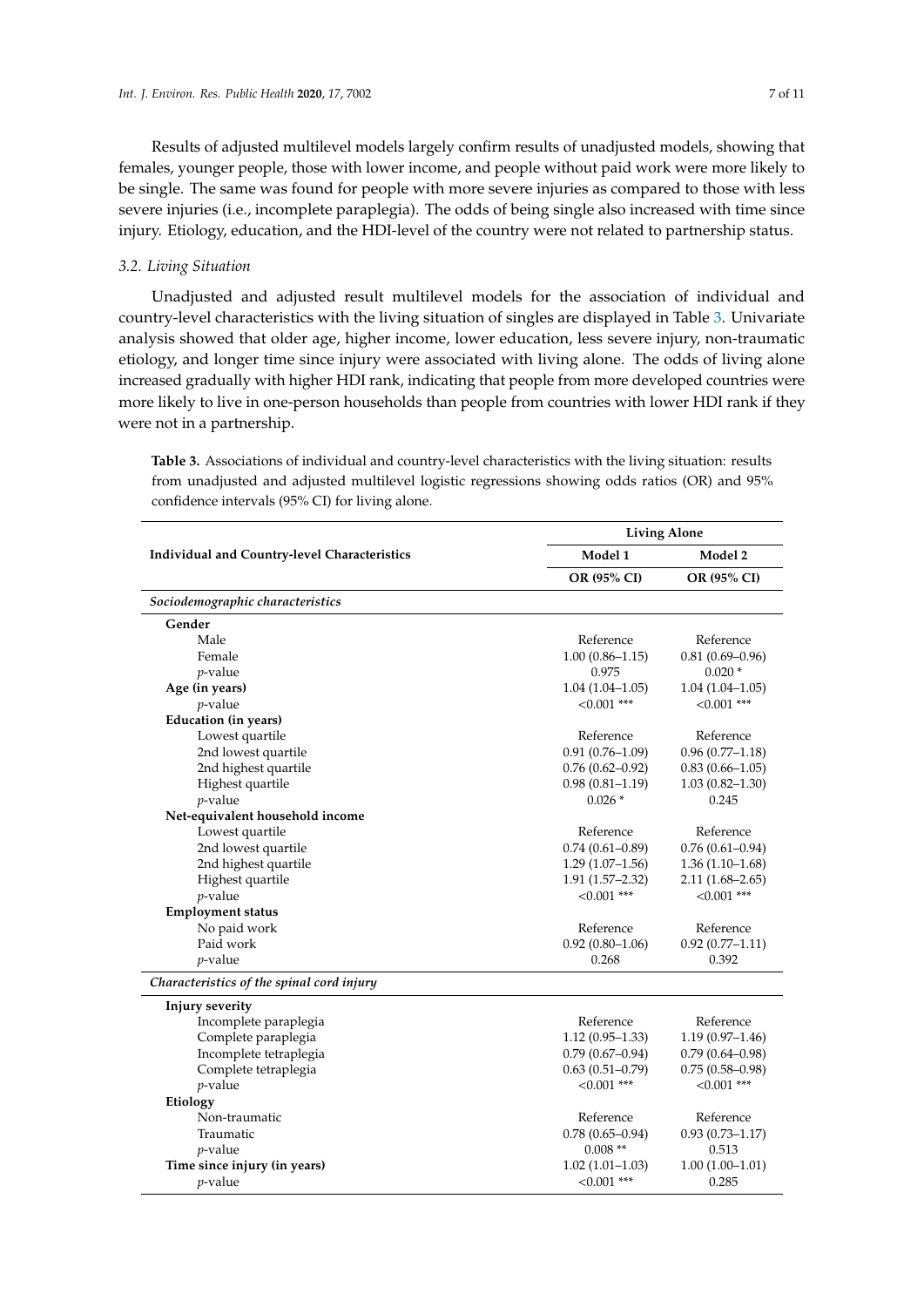<span id="page-7-0"></span>

|                                                                                       | <b>Living Alone</b>                 |                                   |
|---------------------------------------------------------------------------------------|-------------------------------------|-----------------------------------|
| Individual and Country-level Characteristics                                          | Model 1                             | Model 2                           |
|                                                                                       | <b>OR (95% CI)</b>                  | <b>OR (95% CI)</b>                |
| Country-level characteristics                                                         |                                     |                                   |
| <b>Human Development Index</b> $(1-21, 1 =$ highest, $21 =$ lowest HDI)<br>$v$ -value | $0.84(0.81 - 0.87)$<br>$<0.001$ *** | $0.85(1.00-1.01)$<br>$<0.001$ *** |

**Table 3.** *Cont.*

Model 1: Unadjusted. Model 2: Predictor variables entered simultaneously into the model. Final N for model  $2 = 3836$  (97% of people having a partner live not alone, 7380 people in partnerships were excluded). \*  $p < 0.05$ ; \*\*  $p$  < 0.01; \*\*\*  $p$  < 0.001;  $p$ -values from likelihood ratio tests.

Adjusted models show that among singles, males, older people, those with higher income, and less severe injuries more often reported living alone. Education, employment status, etiology, and time since injury were not associated with the living situation of singles in adjusted models. The odds of living alone increased, however, with greater HDI rank, indicating that singles from higher HDI countries had higher odds of living alone than singles from lower HDI countries.

## **4. Discussion**

This study is the first to comprehensively describe the relation of sociodemographic and disability-related variables as well as country-level development with partnership status and living situation of persons experiencing physical disability from different regions of the world. We found clear patterns in the partnership status and living situation of people with SCI according to individual sociodemographic and SCI characteristics, as females, younger people, those with lower income, without paid work, more severe injury, and living a longer time with disability less often had a partner. Among singles, being male, having higher income, paid work, and less severe injury increased the likelihood of living alone. However, country-level development as operationalized with the HDI was only related to the living situation and not so to the partnership status as singles from countries with higher HDI markedly more often lived alone than singles from lower HDI countries.

Our results on predictors of partnership status in SCI are largely in line with previous observations that also offer plausible explanations [\[1,](#page-9-0)[6\]](#page-9-3). Gender differences in the vulnerability to discrimination might explain the fact that women were more often singles than men, as women living with disabilities are particularly prone to negative attitudes regarding their sexuality and ability to meet role demands of motherhood (double discrimination) [\[5,](#page-9-2)[29\]](#page-10-14). Different patterns in participation on other social activities between males and females may additionally explain gender differences in the partnership status, as findings from a Swiss SCI sample demonstrated that females generally reported lower participation frequency and greater restrictions than males [\[30\]](#page-10-15), thus limiting women's opportunities to meet potential partners. Our results that people with higher income, paid work, and less severe injuries were more often in a partnership confirm previous findings from disability studies [\[1](#page-9-0)[,6\]](#page-9-3). Having paid work and being less severely injured generally goes along with higher functional capacity, fewer participation restrictions [\[30\]](#page-10-15), and less stigma in interactions with others, which is likely to increase the possibilities to meet people and be recognized as a potentially attractive partner. Unemployment has been linked to lower marriage rates and higher divorce rates in general population studies [\[31,](#page-10-16)[32\]](#page-10-17); the increased psychosocial burden and financial restrictions resulting from unemployment can put a strain on partnerships. The finding that the likelihood of being single increased with increasing time since injury may also reflect a reduction in functional capacity with increasing time since injury. However, this interpretation seems to contradict the observed trend that older participants more often had a partner. Age at injury might play an important role here; people who are older when they sustain SCI may be more likely to be already in a long-term relationship explaining the observed effect of chronological age; on the other hand, living with a partner with SCI may put strain on that relationship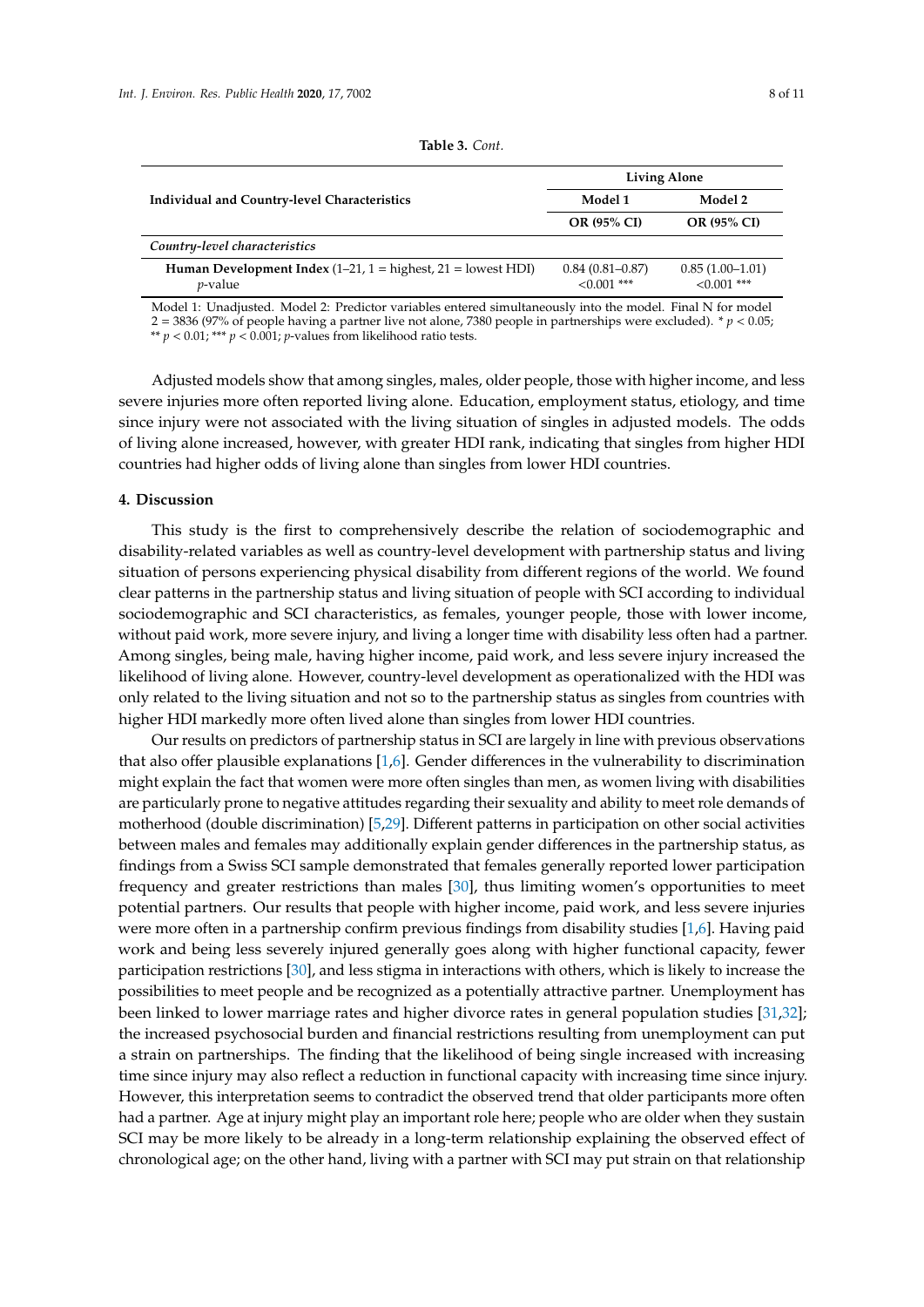leading to an increased likelihood of separation. Longitudinal research is warranted to disentangle the role of age and time since injury more consistently.

Our study's findings with regard to living situation are in line with previously reported general population trends [\[16,](#page-10-1)[33,](#page-10-18)[34\]](#page-10-19). The result that males more often live alone may partly be due to higher financial independence of males, and traditional gender/family roles of women in many societies, whereby women stay with kin if they are single and only leave the family when they themselves have found a family [\[33\]](#page-10-18). The finding that older people and people with less severe injuries more often reported to live alone may be related to the higher self-sufficiency and better access to financial resources that enable independent living in a single household, which is also reflected in the finding that those with higher income more often live alone. In contrast, people with more severe injuries often have an increased need of informal care and therefore a higher likelihood to live with family caregivers. The finding that people in higher HDI countries (mostly Western countries) more often lived alone is congruent to general population trends that indicate marked differences in the prevalence of one-person households between Western countries and countries from other regions of the world [\[16\]](#page-10-1), although the prevalence of single households is fast growing also in non-Western countries due to labor migration, changing patterns of cohabitation in partnerships, and general lifestyle of the urban middle-class [\[34\]](#page-10-19). Next to culturally grown differences, the observed differences according to the HDI level of a country might be explained by the unequal availability of resources needed for independent living. For example, people from higher resource countries might have better access to professional health care and home care services and are therefore less dependent on informal family caregivers and have better access to social security systems supporting them with adapted housing and assistive devices [\[18\]](#page-10-3). In many countries with less developed social security systems and restricted access to formal care, living with kin is the only option for people with SCI who need support in their livelihood.

## *Strength and Limitations*

This study represents a first cross-country analysis of partnership status and living situation in relation to disability and investigated the relation of a number of individual factors and country-level development with the partnership status and living situation of persons with SCI from different regions of the world. Herein, the study was based on a large sample, providing appropriate power for such analysis. Data were collected with the same standardized questionnaire in all countries and analyzed with state-of-the-art statistical methods.

Generalizability of findings might however be limited as only eight countries applied random sampling strategies, while 14 countries relied on convenience sampling, thus increasing the risk of sampling bias. It remains also unknown whether cultural, religious, or ethnic issues were related to survey participation in the different countries. Therefore, this study does not provide prevalence estimates for partnership status or living situation of people with SCI, as we cannot claim representativeness of our sample. Our goal was rather to explore predictors of partnership status and living situation of persons with SCI than to provide basic epidemiological data on those outcome variables. Moreover, we solely included basic sociodemographic and SCI characteristics as predictors for the partnership status and living situation at the individual level, and future research is warranted to provide insights into whether health-related issues (e.g., mental health, physical co-morbidities), religion, ethnicity, or country-level characteristics (e.g., social norms related to disability, cultural, or historical peculiarities) impact on the partnership status or living situation of persons with SCI. Further, due to the cross-sectional nature of the data, information on partnership status and living situation represents a snap-shot of people's situation at the time of the survey, and a life-course approach taking into account the dynamic nature of partnerships and living situations is needed to provide in-depth insights into the lives of persons with SCI. As we do not have information on the duration of the partnership, partnership status before SCI, quality of the partnership, or the satisfaction with the living situation, we cannot assess the health relevance of partnership or living situation. Depending on their quality, partnerships can either provide resources (e.g., social support, reduction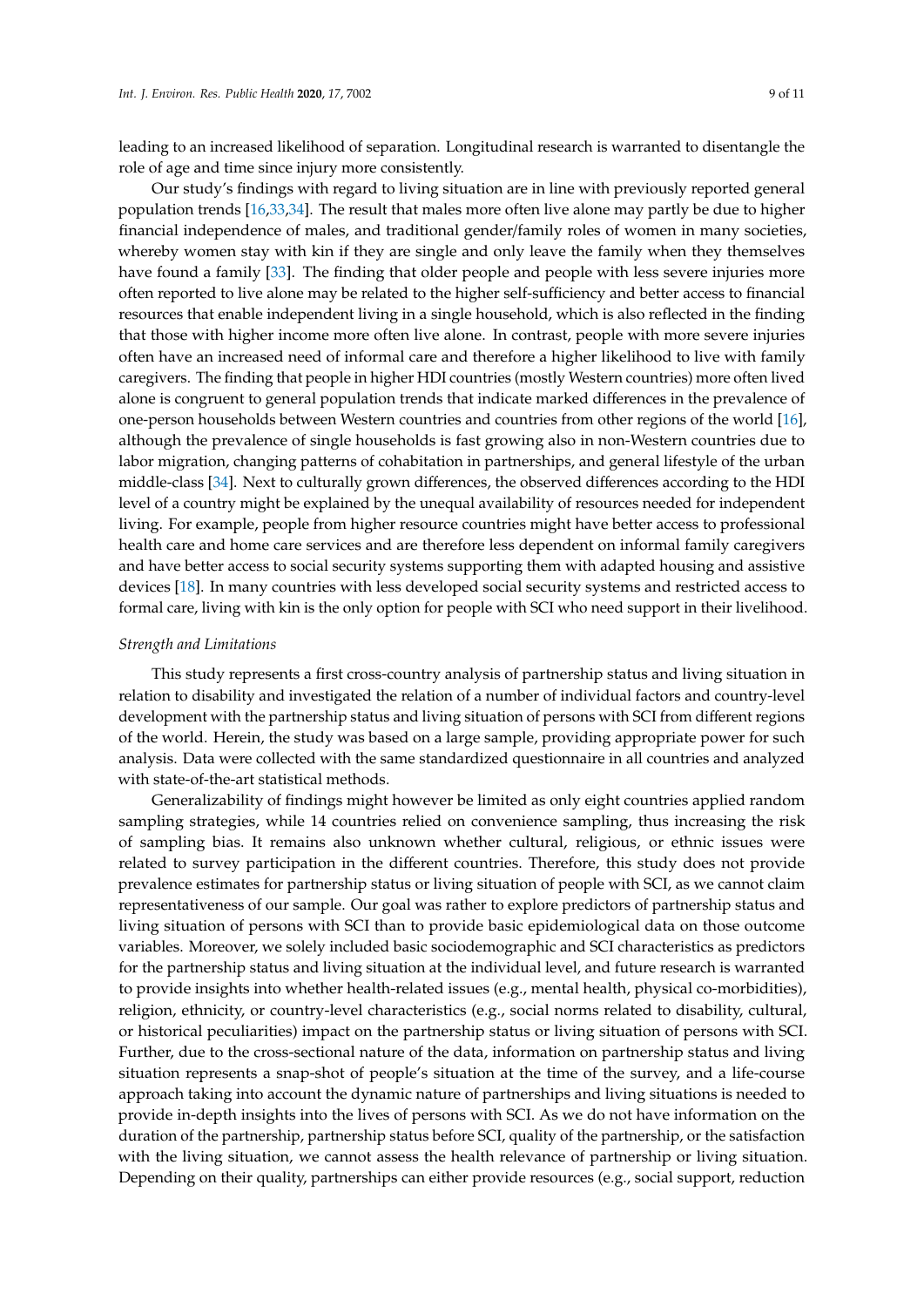in loneliness) or be detrimental for health (e.g., psychosocial strain through conflicts, hostility) [\[35–](#page-10-20)[37\]](#page-10-21). Moreover, this research does not allow any value judgement on whether having a partner or living with others is positive or negative. It would therefore be important to evaluate whether the partnership status or the living situation is self-determined or whether it is the result of barriers hindering the fulfillment of individual aspirations. A better understanding of people's aspirations is, however, needed to draw conclusions for policy interventions or rehabilitative services.

# **5. Conclusions**

This study provides evidence that socioeconomic status and impairment severity at the individual level and country-level development influence the likelihood to live in a partnership and to live with others. Assuming that people's preferences are otherwise equal on average, these findings likely reflect unequal opportunities. Future research is warranted to shed light on respective preferences and aspirations of persons with SCI and other chronic health conditions.

**Author Contributions:** Conceptualization, all authors; methodology, C.F., H.T., J.D.R.; software, STATA 16.0 for Windows; formal analysis, C.F.; writing—original draft preparation, C.F.; writing—review and editing, C.F., M.A., J.D.R., M.G.-H., A.K., M.L.F., J.P.E., H.T. Read and agreed to the published version of the manuscript, C.F., M.A., J.D.R., M.G.-H., A.K., M.L.F., J.P.E., H.T. All authors have read and agreed to the published version of the manuscript.

**Funding:** This research received no external funding.

**Acknowledgments:** This study is based on data from the International Spinal Cord Injury (InSCI) Community Survey, providing the evidence for the Learning Health System for Spinal Cord Injury (LHS-SCI, see *Am. J. Phys. Med. Rehabil.* 2017; 96 (Suppl): S23–S34). The LHS-SCI is an effort to implement the recommendations described in the WHO report International Perspectives on Spinal Cord Injury (Bickenbach J. et al. Geneva: WHO Press; 2013).

**Conflicts of Interest:** The authors declare no conflict of interest.

## **References**

- <span id="page-9-0"></span>1. Savage, A.; McConnel, D. The marital status of disabled women in Canada: A population-based analysis. *Scand. J. Disabil. Res.* **2016**, *18*, 295–303. [\[CrossRef\]](http://dx.doi.org/10.1080/15017419.2015.1081616)
- <span id="page-9-1"></span>2. Crawford, D.; Ostrove, J.M. Representations of disability and the interpersonal relationships of women with disabilities. *Women Ther.* **2003**, *26*, 179–194.
- 3. O'Toole, C. Sex, disability and motherhood: Access to sexuality for disables mothers. *Disabil. Stud. Quart.* **2002**, *22*, 81–101.
- 4. Gerschick, T.J. The body, disability, and sexuality. In *Handbook of the New Sexuality Studies*; Seidman, S., Fischer, N., Meeks, C., Eds.; Routledge: New York, NY, USA, 2006; pp. 271–279.
- <span id="page-9-2"></span>5. Nosek, M.A.; Howland, C.; Rintala, D.H.; Young, M.E.; Chanpong, G.F. National study of women with physical disabilities: Final report. *Sex Disabil.* **2001**, *19*, 5–40.
- <span id="page-9-3"></span>6. Tumin, D. Marriage trends among Americans with childhood-onset disabilities, 1997–2013. *Disabil. Health J.* **2016**, *9*, 713–718. [\[PubMed\]](http://www.ncbi.nlm.nih.gov/pubmed/27265773)
- 7. Liu, H.; Zhang, Z. Disability trends by marital status among older Americans: 1997–2010: An examination by gender and race. *Popul. Res. Policy Rev.* **2013**, *32*, 103–127.
- <span id="page-9-7"></span>8. Clarke, H.; McKay, S. Disability, partnership and parenting. *Disabil. Soc.* **2014**, *29*, 543–555.
- <span id="page-9-8"></span>9. Sandström, G.; Namatovu, F.; Ineland, J.; Larsson, D.; Ng, N.; Stattin, M. The persistence of high levels of living alone among adults with disabilities in Sweden, 1993–2011. *Popul. Res. Policy. Rev.* **2020**. [\[CrossRef\]](http://dx.doi.org/10.1007/s11113-020-09570-2)
- <span id="page-9-4"></span>10. MacInnes, M.D. Alter-bound? The effect of disability on the hazard of entry into first marriage. *Int. J. Sociol.* **2011**, *41*, 87–103.
- <span id="page-9-5"></span>11. Singleton, P. Insult to injury: Disability, earnings, and divorce. *J. Hum. Res.* **2012**, *47*, 972–990.
- <span id="page-9-9"></span>12. Kreuter, M. Spinal cord injury and partner relationships. *Spinal Cord* **2000**, *38*, 2–6. [\[CrossRef\]](http://dx.doi.org/10.1038/sj.sc.3100933) [\[PubMed\]](http://www.ncbi.nlm.nih.gov/pubmed/10762191)
- 13. DeVivo, M.J.; Hawkins, L.N.; Richards, J.S.; Go, B.K. Outcomes of post-spinal cord injury marriages. *Arch. Phys. Med. Rehabil.* **1995**, *76*, 130–138. [\[CrossRef\]](http://dx.doi.org/10.1016/S0003-9993(95)80022-0)
- <span id="page-9-6"></span>14. Karana-Zebari, D.; de Leon, M.B.; Kalpakjian, C.Z. Predictors of marital longevity after new spinal cord injury. *Spinal Cord* **2011**, *49*, 120–124. [\[CrossRef\]](http://dx.doi.org/10.1038/sc.2010.63)